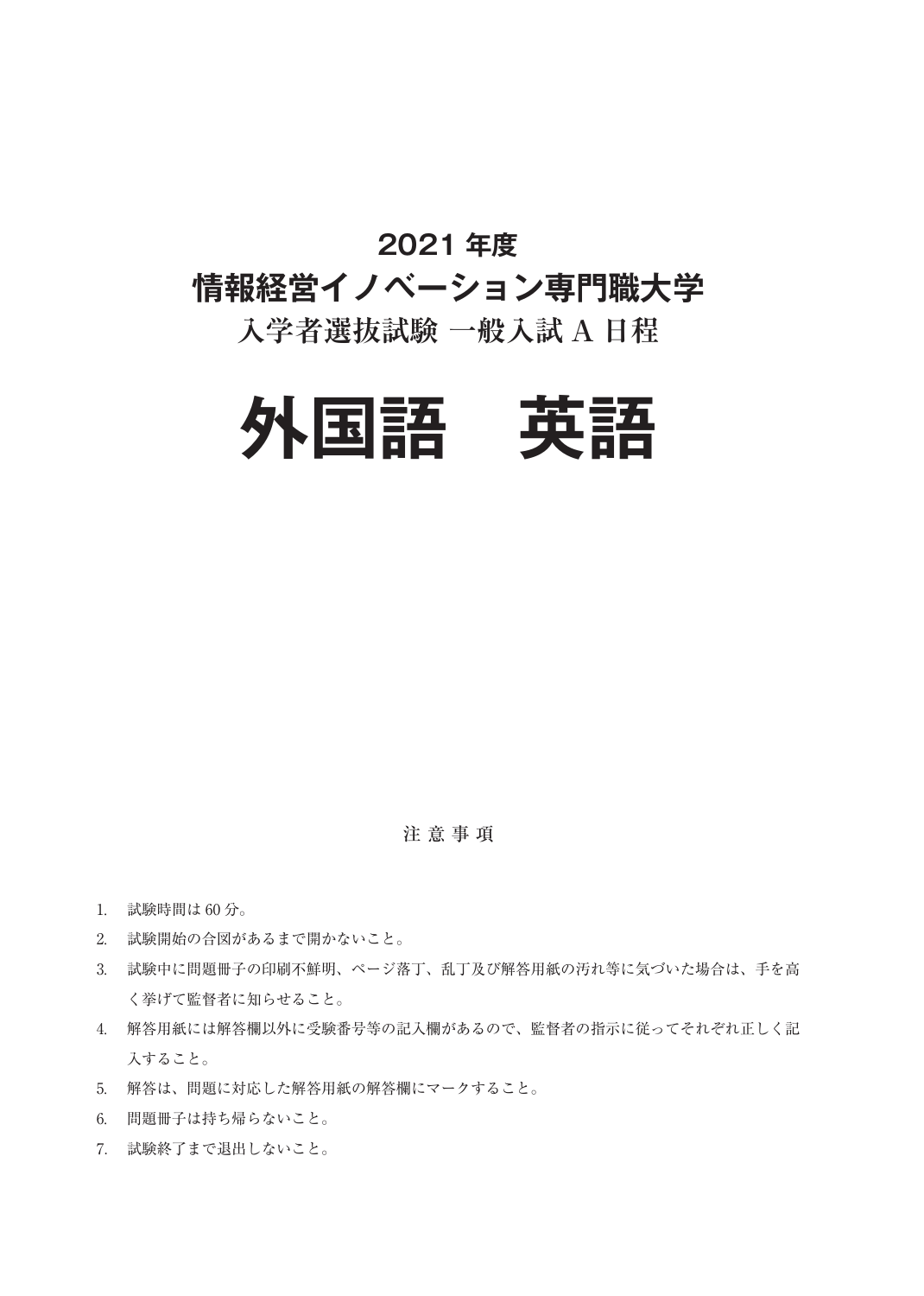あなたは,新型コロナウィルスに関するプレゼンテーションのために,『Avoiding Infection』 という研究資料をグループのメンバーと一緒に読んでいる。この英文に関する各設問⑴~⑸の答  $\lambda$ として最も適当なものを、それぞれ下の①~4のうちから一つずつ選びなさい。なお $[1]$ ~ $[7]$ は,段落ごとに番号をふったものである。 1

- [1]You are most likely to catch the SARS-CoV-2 virus by spending a long time near an infected person in an enclosed space. Researchers in Guangzhou, China, examined how the virus was transmitted between 347 people with confirmed infections and the people they had contact with. They found that the risk of the infection being passed on at home or by repeated contact with the same person was approximately 10 times greater than the risk of passing it on in a hospital and 100 times greater than doing so on public transport(medRxiv, doi.org/dwgj).
- [2] Outside the home, it is difficult to rank the relative risks, because environments vary so widely. However, "what we can say is that SARS-CoV-2 spread tends to be higher in \*communal areas where there are higher numbers of people passing through, or in areas where there is more physical engagement with the surroundings, for example door handles, desks and computer keyboards", says Seema Jasim at the MRC-University of Glasgow Centre for Virus Research, UK.
- [3] The risk also seems to be higher when people are more physically active. Investigations into a cluster of cases in the South Korean city of Cheonan revealed that eight fitness instructors became infected with the virus after attending a 4-hour \*Zumba workshop. Some of them \*subsequently passed it on to students during classes which involved high intensity exercise in a small indoor studio(Emerging Infectious Diseases*,* doi.org/ggwpjz).
- [4]"The moist, warm atmosphere coupled with \*turbulent air flow generated by intense physical exercise can cause more dense \*transmission of isolated \*droplets,"writes the team that conducted the study. However, students attending smaller yoga and \*pilates classes in the same space didn't become infected.

 Regular, thorough handwashing is still advised. It remains unclear how long the virus can survive and remain infectious on surfaces, but this is still thought to be a significant route of transmission.

[5]"If surfaces have been \*contaminated with droplets from an infected person, there might be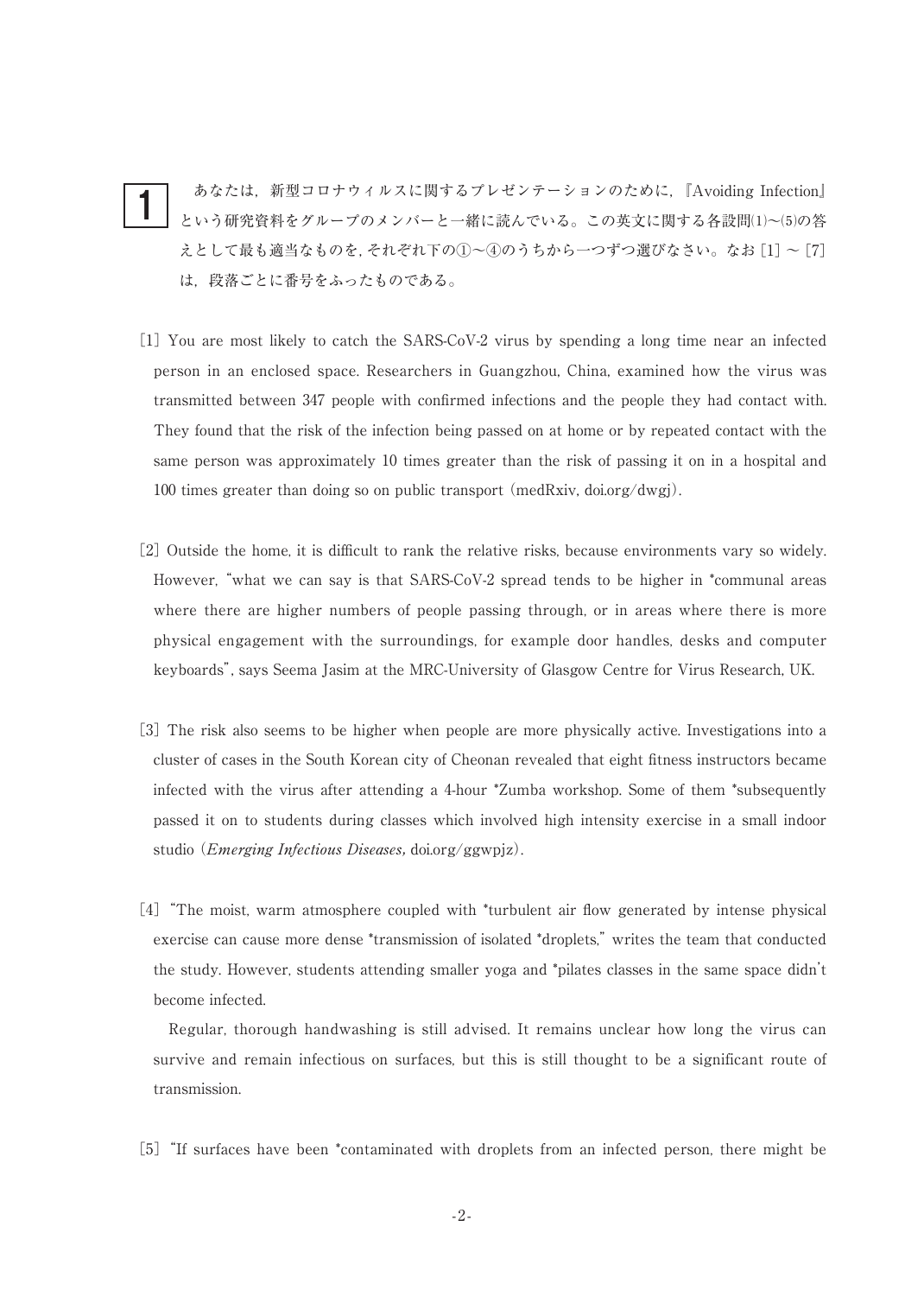sufficient virus to infect a person who touches the surface and subsequently transfers the virus to their mouth, nose, eyes or face,"says Margaret Hosie, also at the MRC-University of Glasgow Centre for Virus Research."However, if they wash their hands thoroughly with soap and warm water for a minimum of 20 seconds, any virus on their hands will be destroyed."

- [6] A recent study revealed that handwashing six to 10 times a day is associated with a 36 per cent reduction in the risk of becoming infected with the coronavirus(Wellcome Open Research, doi. org/dwgk).
- [7] Because soap dissolves the virus's fatty outer envelope, washing with water but no soap isn't as effective. Alcohol hand rubs work, but are only necessary where there is no access to handwashing facilities, says Hosie.
- (注)\*communal 共同の \*Zumba ズンバ(エクササイズの一種) \*subsequently 続けて \*turbulent 激しい \*transmission 伝染 \*droplets 飛沫 \*pilates ピラテス(エクササイズの一種) \*contaminated 汚染されている
- (1) According to the paragraph  $[1]$ , 1
	- ① if we are at home, we are the farthest away from the risk of the infection of the three cases
	- ② repeating contact with the same person is farther from the risk of the infection than being at home
	- ③ if we are on a bus or a train, we are the farthest away from the risk of the infection of the three cases
	- ④ being in a hospital is the farther from the risk of the infection than being on a bus or a train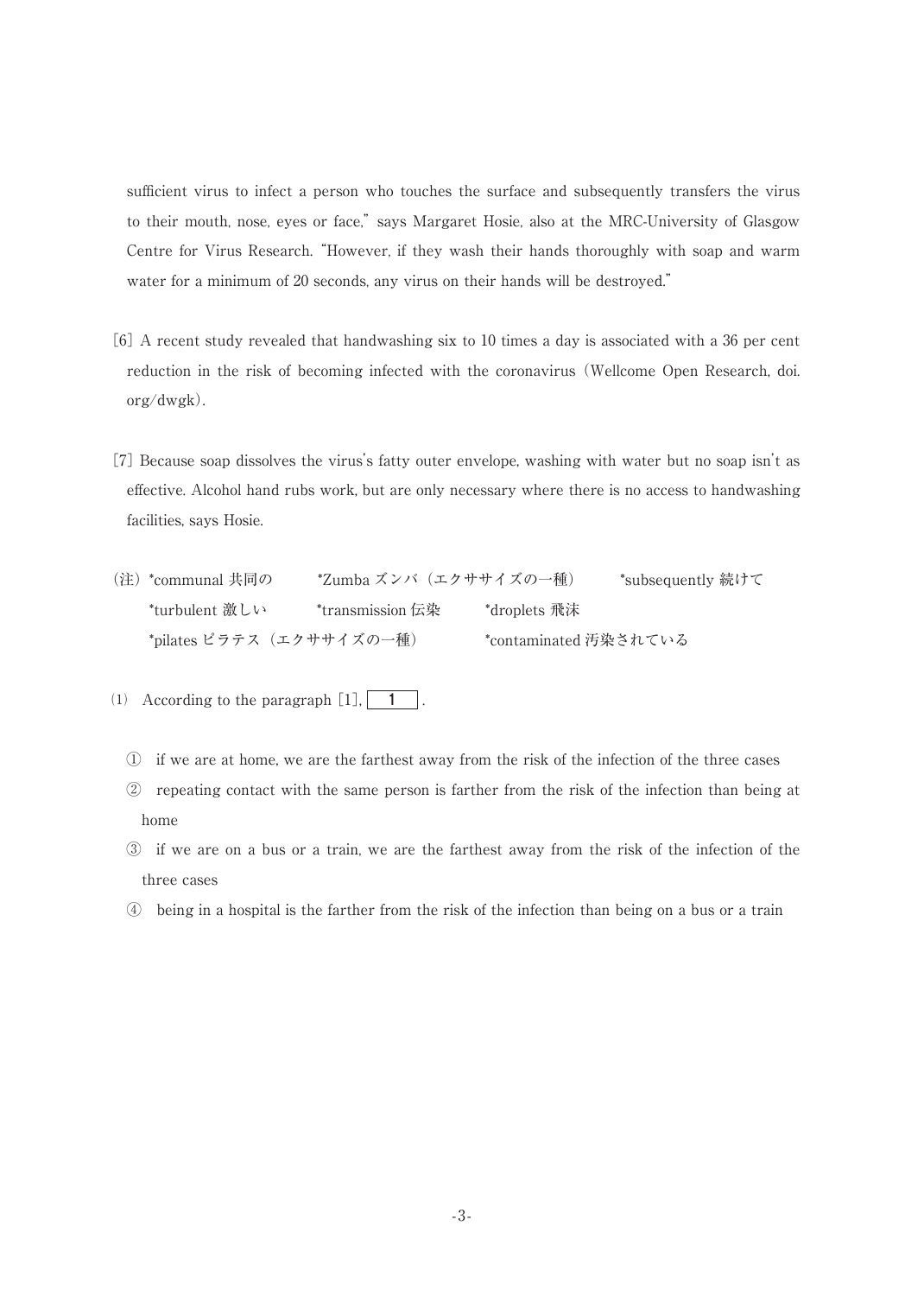- ⑵ Your group members are discussing the risk of infection under a certain situation. Which opinion or reason can support most what is explained in the paragraph from [2] to [4]? 2
	- ① The risk of infection can be greater if we have a dance lesson half a day in a small indoor studio.
	- ② The risk of infection can be greater if we play soccer hard in the playground for an hour.
	- ③ The risk of infection can be greater if we eat at a crowded restaurant.
	- ④ The risk of infection can be greater if we read books at a library for four hours without wearing masks.
- ⑶ Your group members are discussing how to remove the virus from surfaces. Which opinion or reason can support most what is written in the paragraph from [4] to [7]? 3
	- ① We must have other ways to avoid the virus, as it is not perfect just to wash hands many times for longer than 20 seconds.
	- ② Alcohol hand rubs are more effective than washing hands many times.
	- ③ Staying home, washing hands, and wearing masks are perfect.
	- ④ Destroying the virus's outer envelope is very important for our safety.
- ⑷ What idea might be the strongest for your group's presentation against the findings from the investigations into the cluster of cases in the South Korean city of Cheonan? The most effective way might be that  $\begin{vmatrix} 4 \end{vmatrix}$ 
	- ① the air conditioners of the rooms should have been turned on to cool the room with the windows closed
	- ② the fitness instructors should have worn face shields
	- ③ all of the members in the classes should have washed their hands after the classes
	- ④ at least the fitness instructors should have stopped the classes which involve intensity exercise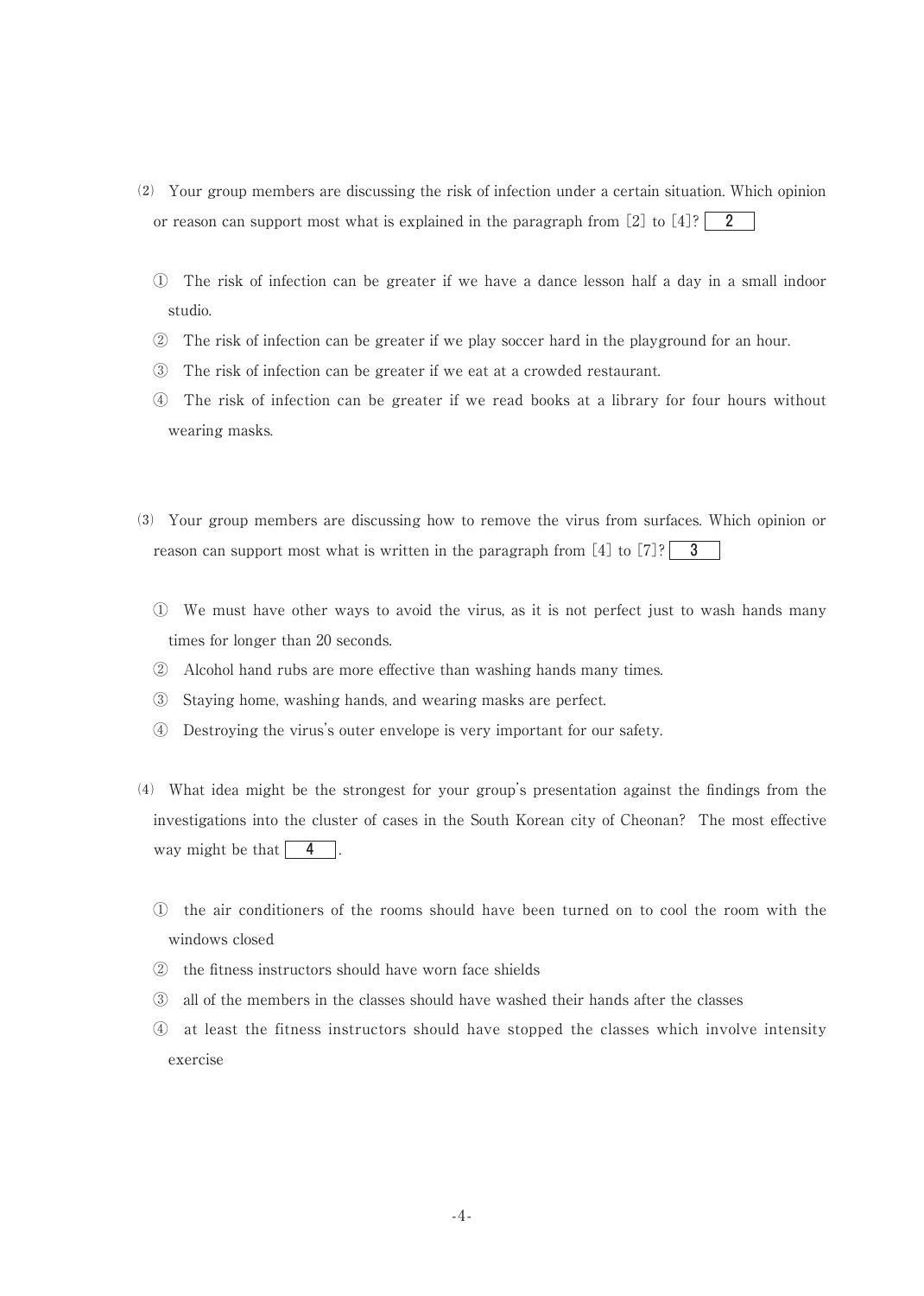- (5) According to the studies in the article,  $\boxed{5}$  so that we will not become infected.
	- we must learn what to wear to avoid the virus and what to eat to keep our health good
	- we must learn which place to be at and how to remove the viruses in daily life
	- we must learn how many people we can meet in an hour and how wide room we can stay in
	- we must learn how long we can do an activity and what to do after that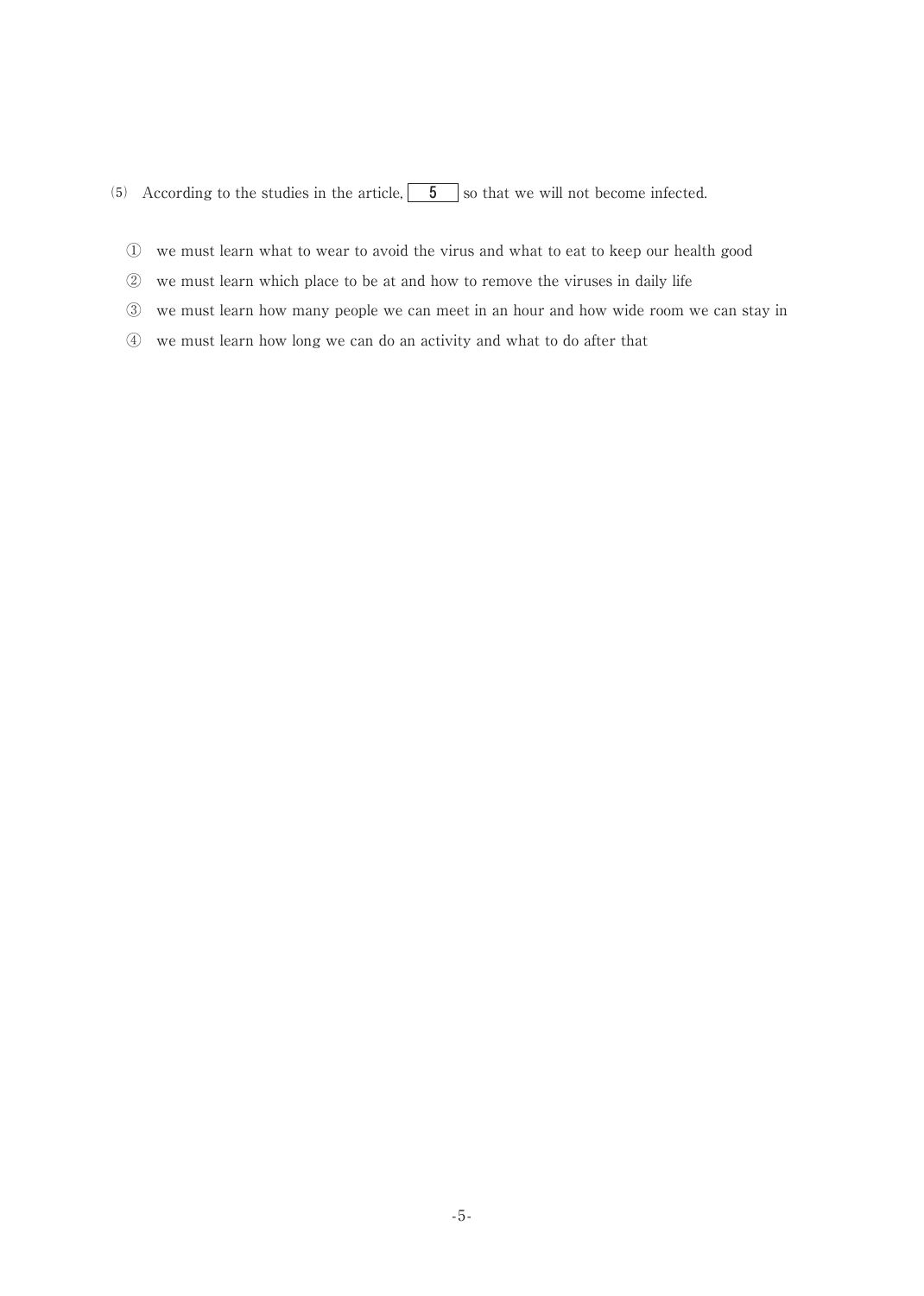あなたは,グループで「電化製品の持続可能性」について調べ,発表するための資料として, 昨年の夏に掲載されたある新聞の記事の一部を読んでいる。次の段落[1]から[4]は、記事中 の研究者が,電化製品の購入とその後のメンテナンスについて読者に考えてもらう機会を与えて いる。それぞれどのような内容の記事であるかよく読み,⑴~⑻までの各設問に答えなさい。 2

#### [1] IS THE TECH EASY TO REPAIR?

 The next time you shop for an electronic product, try this exercise: Before you buy it, find out whether you or a professional can easily fix it. If so, then  $_{(1)}$ go for it. If it's too difficult, make it a hard pass.

Vincent Lai, who works for  $\Omega$ <sub>1</sub>the Fixers' Collective, a social club in New York that repairs \*aging devices, offered several approaches to assessing whether a \*gadget can be \*straightforwardly fixed:

 $\cdot$  (3)Consult iFixit, a website that offers instructions on gadget repairs. For some products, the site tears apart gadgets and does an analysis on its ease of repair. Apple's iPhone SE, for example, has a repairability score of 6 out of 10(10 being the easiest to repair), so it could be a device worth considering for the long \*haul.

• Check if  $\alpha$  local technicians can service the device. Plenty of technicians have the parts and ability to service popular phones like iPhones and Samsung Galaxy devices. But if you want to buy a handset from a less popular brand, like OnePlus or Motorola, it's worth calling around first to find out if anyone can fix it if something goes wrong.

(注) \*aging 古くなった \*gadget 装置 \*straightforwardly あからさまに \*haul 距離

#### [2] IS THE BATTERY REPLACEABLE?

 One of the clearest indicators of a product's durability is whether the batteries are replaceable. Gadgets that work without wires are powered by a lithium-ion battery, which can be charged only a finite number of times before it \*deteriorates.

 Fortunately, most phones and laptops have batteries that can be replaced by professionals. But more compact products have  $_{(5)}$ components that are glued together and tightly sealed up, making their batteries impossible to replace. Wireless earphones like Apple's AirPods and Bose's QuietComfort 35 are examples of popular products with irreplaceable batteries. Once the batteries die, you have to buy a brand-new pair.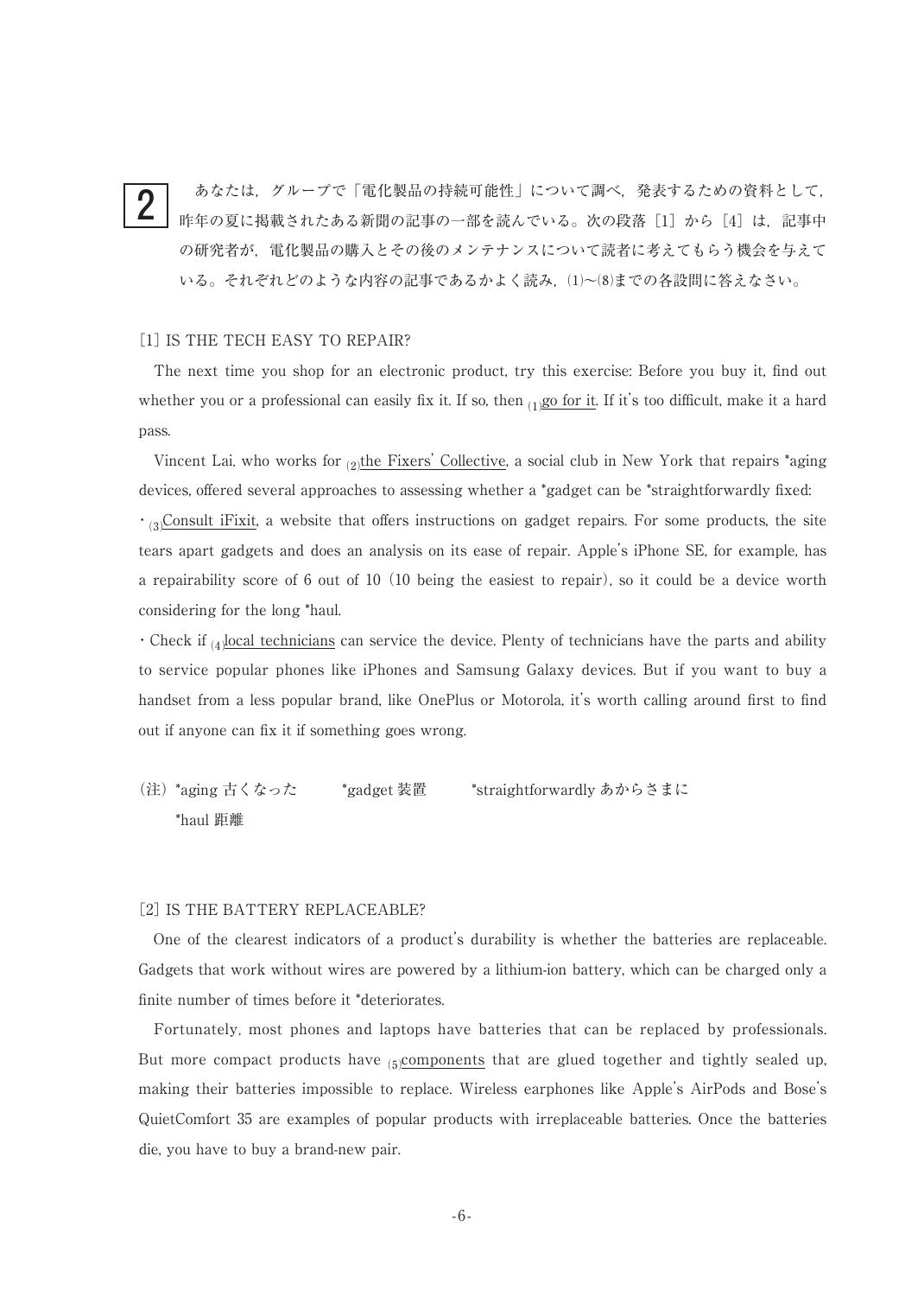So if you're buying anything with a battery-including digital picture frames, wireless security cameras and Bluetooth speakers-do a web search to see if the battery can be replaced. If not, consider it disposable.

(注)\*deteriorates 質を低下させる

#### [3] IS THE SOFTWARE EASY TO UPDATE?

 Because many modern gadgets, like smartphones and tablets, mostly lack moving parts, their software plays a strong role in determining their \*longevity. After a company stops providing software updates to a device, you can expect to run into problems, like apps that stop working properly.

 This is where an iPhone has an edge over an Android. Each year, when Apple releases a new operating system for the iPhone, it generally works on phones as far back as five years ago.(Apple's iOS 14, due for release this fall, will support the iPhone 6S from 2015.) That means when you buy an iPhone, it will probably get new features and stability improvements for at least five years.

Android users will have  $_{(6)}$ a tougher time. Typically, manufacturers provide software updates to Android devices for two or three years.

To get around that, Android users might turn to  $\frac{7}{10}$ the grass-roots community. For some Android phones, Mr. Lai said, there are enthusiasts who offer custom-made operating systems, which can be installed to keep the software up to date. Check the website XDA Developers to see whether \*tinkerers are building custom software for the Android phone you intend to buy.

(注) \*longevity 寿命 \*tinkerers なんでも屋

#### [4] DOES IT SOLVE A PROBLEM?

Many so-called smart home gadgets-ordinary appliances with wireless sensors and an internet connection-offer interesting benefits, like a refrigerator with a camera that sends an alert to our phone when the milk is running low.

Just keep in mind that smart home products can  $_{(8)}$ create more problems than they solve. A trash can that automatically opens its lid when you wave your hand over it may feel magical, but it relies on batteries and moving parts that eventually wear out.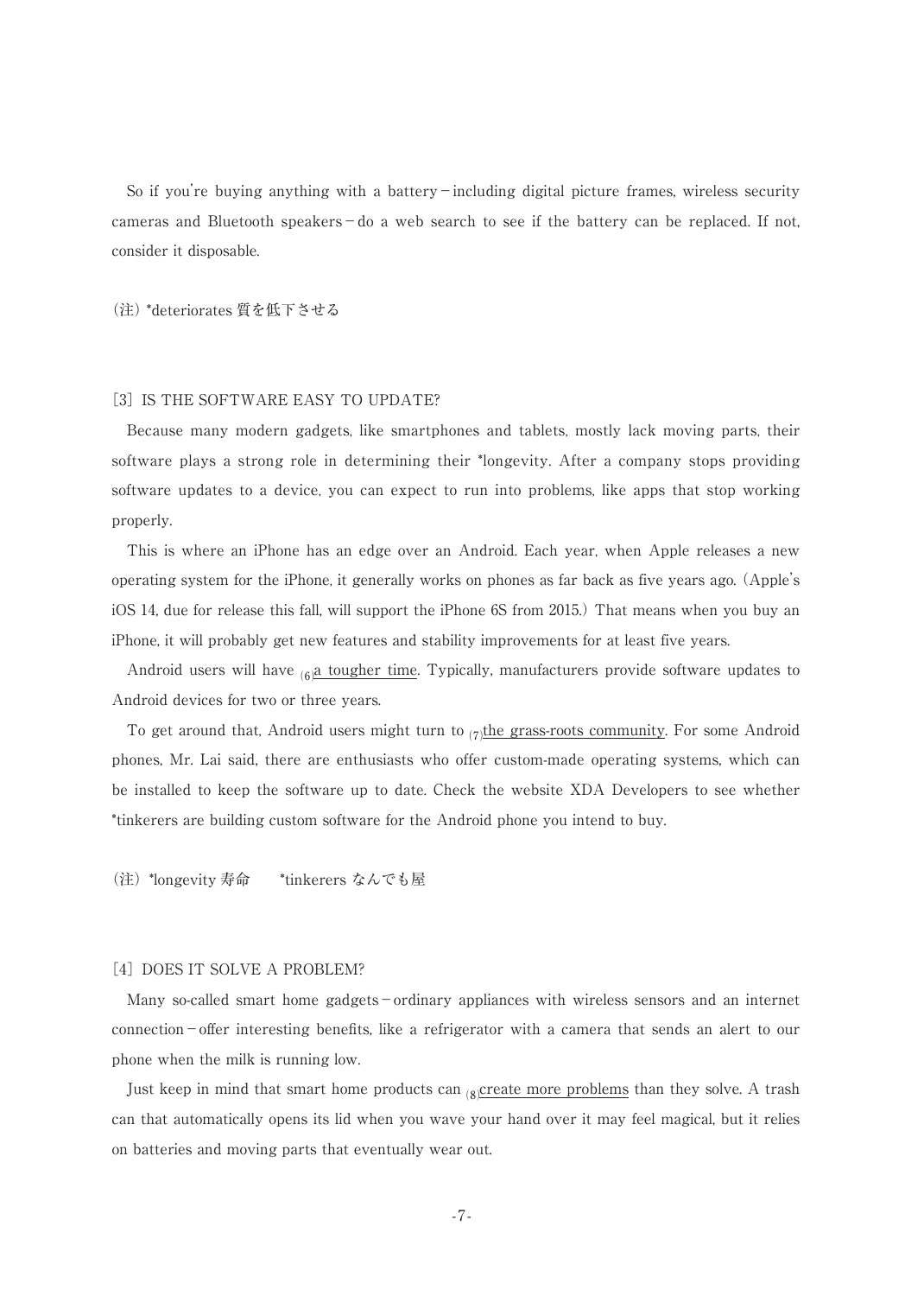"If it moves, if it flashes, if it can connect to the internet and \*tattle on you, it's an electronic,"Dr. Mars said, "and you're \*inheriting all the issues that come with an electronic."

It all comes back to buying what you truly need. Sometimes a "\*dumb" product will do just fine.

(注)\*tattle おしゃべりをする \*inheriting 受け継ぐ \*dumb 無口な

- $(1)$  下線部 $(1)$ の意味として、最も適切なものを、次の①~4のうちから一つ選びなさい。
	- ① buy it
	- ② ask for a discount
	- ③ refuse it
	- ④ look for another one
- ⑵ 下線部⑵は,どのようなことをする団体か。説明として最も適切なものを,次の①~④のうちから 一つ選びなさい。<br>
7
	- ① 修理できる人を探す。
	- ② 手に入らない部品を集めたり作ったりする。
	- ③ 古くなったものを修理する。
	- ④ 製造会社に修理を依頼する。
- ⑶ 下線部⑶は,どのようなことを示すウェブサイトか。説明として最も適切なものを,次の①~④の うちから一つ選びなさい。<br>8
	- ① 長い間修理が不要になるように,使い方の工夫を細かく示している。
	- ② 機種による修理の難易度によって,購入のヒントを示している。
	- ③ メーカーに修理依頼をせず,自分で修理する方法を示している。
	- ④ 修理のしかたを説明し,機種による修理の難易度を示している。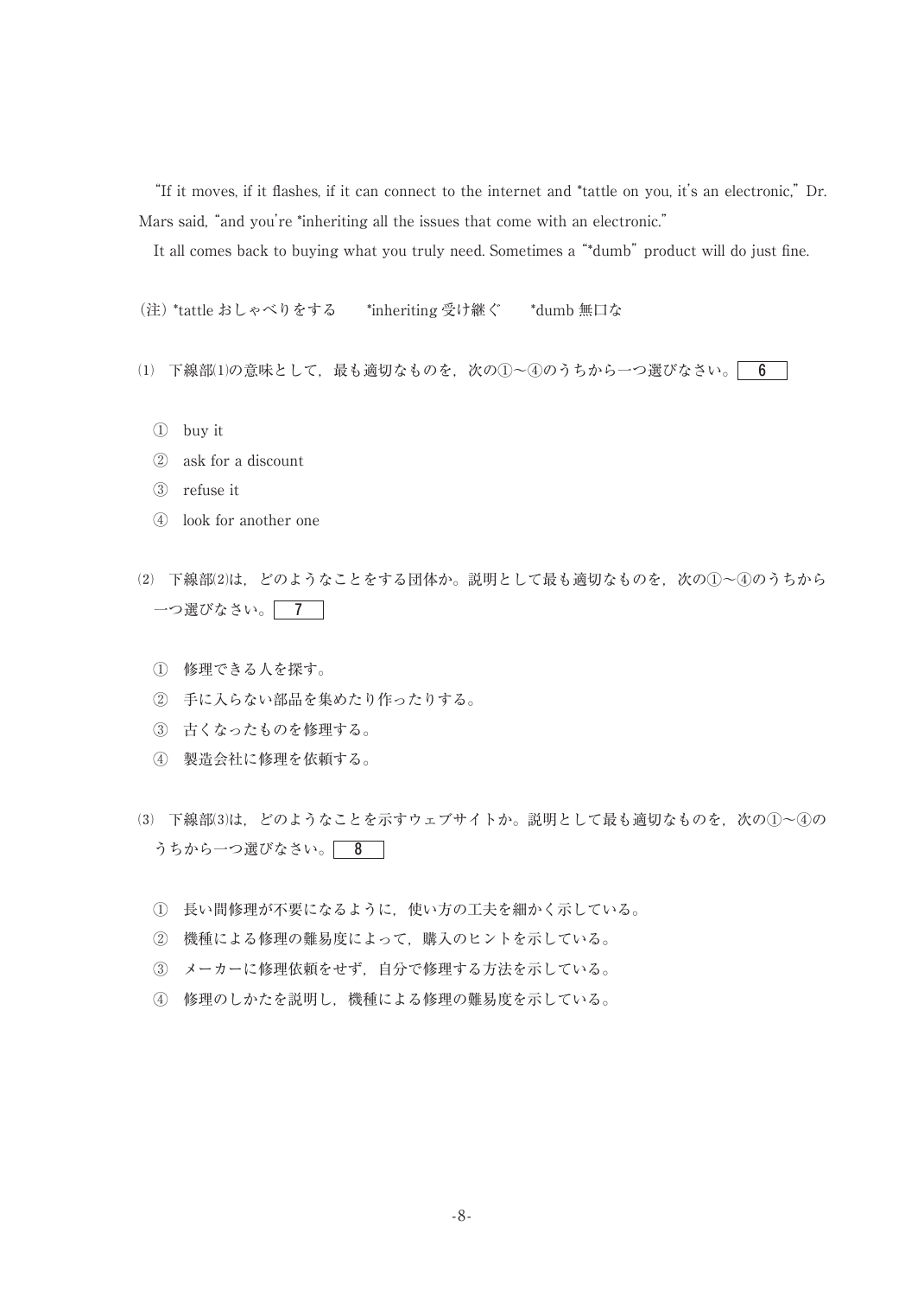- ⑷ 下線部⑷は,どのようなことをする人たちのことか。説明として最も適切なものを,次の①~④の うちから一つ選びなさい。| 9 |
	- ① 人気種の部品を持っており,修理の対応をする。希少種の修理が可能でもある。
	- ② だれがどの機種を修理できるか知っていて,条件に合わせて取り継いでくれる。
	- ③ 電話をすると,希少種の構造や自分で修理する方法などを教えてくれる。
	- ④ 人気種から希少種まであらゆる部品を持っており,短時間で安く修理してくれる。
- ⑸ 下線部⑸のついた電子機器を購入する場合の注意点は何か。段落[2]に書かれていることに照らし て、最も適切なものを、次の①~④のうちから一つ選びなさい。 | 10 |
	- ① 電池がシールやのりで貼りつけられている理由を知っておく。
	- ② 電池が切れた場合,プロの修理人に頼むことになることを知っておく。
	- ③ 電池を交換できる製品と比べて何回の使用が可能か想定しておく。
	- ④ 備え付けの電池が切れた場合のことを調べて購入後の想定をしておく。
- ⑹ 本文中の下線部⑹は,段落[3]の内容から,Android と iPhone を比べてどのようなことを述べよう としているものか。最も適切なものを, 次の①~④のうちから一つ選びなさい。 | 11 |
	- ① Android は iPhone より新しいオペレーティングシステムの導入の間隔が長い。
	- ② Android は iPhone より新しいオペレーティングシステムに対応した古い機種へのサポートが短  $V_{\lambda_{\alpha}}$
	- ③ iPhone は Android より新しいオペレーティングシステムの導入の間隔が長い。
	- ④ iPhone は Android より新しいオペレーティングシステムに対応した古い機種へのサポートが短  $V_{\lambda}$
- (7) 下線部(7)について, Mr. Lai は, 具体的にどのようなことを言っているか。最も適切なものを, 次 の1つ→4のうちから一つ選びなさい。| 12 |
	- ① 新製品が出たときに,古い端末をどうしたらよいか相談に乗ってくれるウェブサイトがある。
	- ② 専門知識を活用して,古い機種でも使えるようにメーカーに交渉する人がいる。
	- ③ 新製品が出ても,新しいオペレーティングシステムに変えることなく使い続けている人がいる。
	- ④ 購入を考えている端末へのサポートを,メーカーの代わりに提供してくれる人がいる。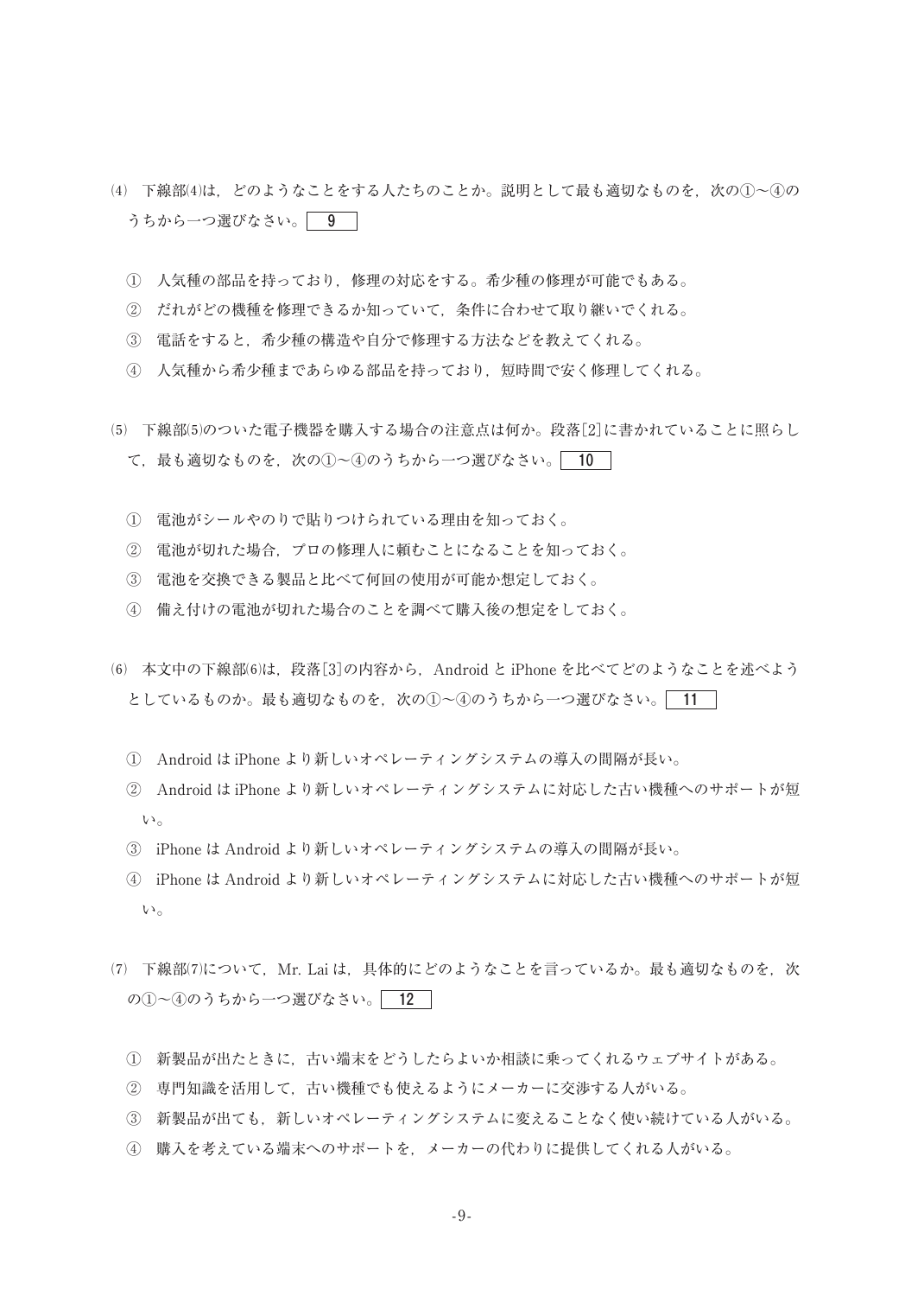- ⑻ 下線部⑻は,なぜ起こるか。その理由として最も適切なものを,次の①~④のうちから一つ選びな さい。 13
	- ① 魔法のような新しい機能がつくと,消耗する電池や稼働部品に加え,通信上の新たな問題が増え るから。
	- ② 魔法のような新しい機能には,通常の修理や部品交換の他に,高機能の電子部品の問題が加わる から。
	- ③ 魔法のような新しい機能が増えれば,その分,電化製品についている電池や稼働部品と同じ問題 が増えるから。
	- ④ 魔法のような新しい機能は,通常の修理や部品交換の他に,正確な使い方の理解が必要になるか ら。